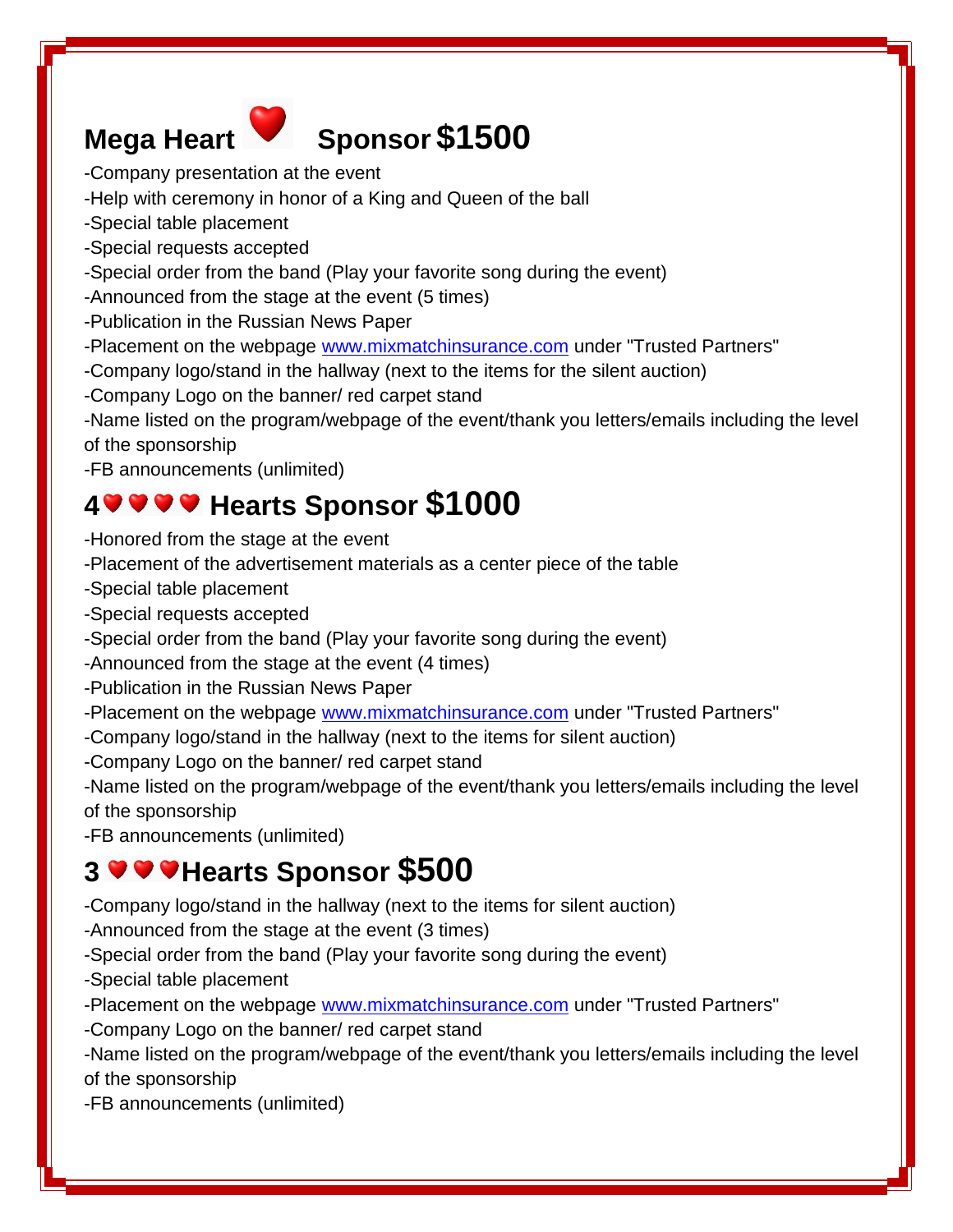## **2** ● Hearts Sponsor \$250

-Announced from the stage at the event (2 time)

-Company Logo on the banner/ red carpet stand

-Placement on the webpage [www.mixmatchinsurance.com](http://www.mixmatchinsurance.com/) under "trusted Partners" for 1 year -Company Logo and Name listed on the program/webpage of the event/thank you letters/emails including the level of the sponsorship

-FB announcements (unlimited)

# **Heart Sponsor \$100**

-Table Captain (\$50 admission) -Name listed on the program/webpage of the event/thank you letters/emails including the level of the sponsorship -FB announcements (unlimited)

## **Other sponsorships: Products & Services**

- -Social media
- -Sponsoring Red Carpet & Banner
- -Champagne and Chocolate
- -Decor & Center pieces
- -Flowers
- -Photography
- -Certificates for sponsors
- -Ribbon for a King and Queen & Crown
- -Ribbon for sponsors Little Hearts
- -Volunteers/host/sitting/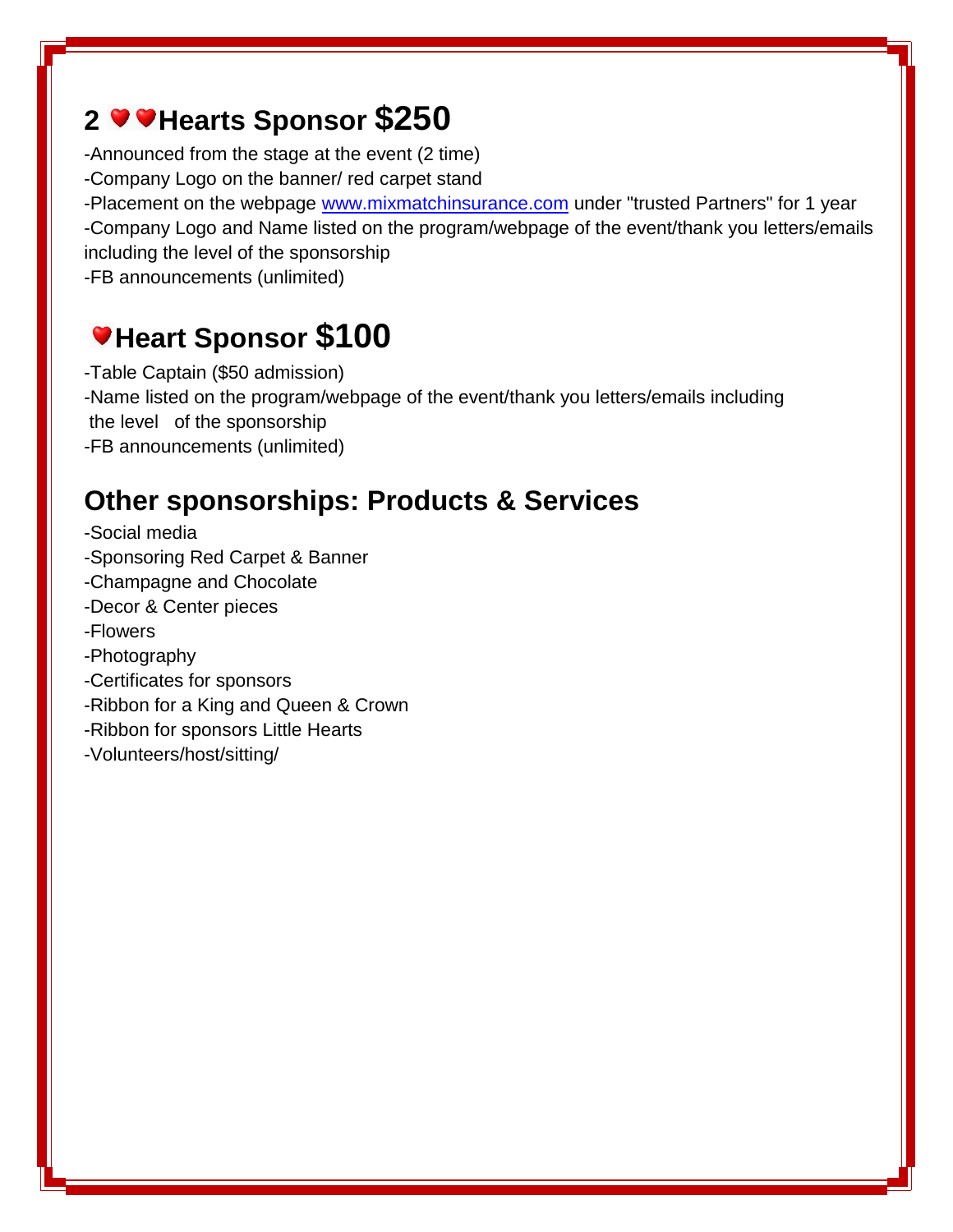## Sponsorship Application Form.

### **PLEASE CHECK SPOSORSHIP LEVEL**

 **Mega Heart Sponsor \$1500 Hearts Sponsor \$1000 Hearts Sponsor \$500 Hearts Sponsor \$250 Heart Sponsor \$100** 

#### **SPONSORSHIP DETAILS:**

Organization/Individual name\_\_\_\_\_\_\_\_\_\_\_\_\_\_\_\_\_\_\_\_\_\_\_\_\_\_\_\_\_\_\_\_\_\_\_\_\_\_\_\_\_\_\_\_\_\_\_\_\_\_

Contact information (email address, phone number).

Signature\_\_\_\_\_\_\_\_\_\_\_\_\_\_\_\_\_\_\_\_\_\_\_ Date\_\_\_\_

Please submit your Sponsorship application by January 25<sup>th</sup>, 2014 To: **[greateventinc@gmail.com](mailto:greateventinc@gmail.com)** or **[speker@mixmatchinsurance.com](mailto:speker@mixmatchinsurance.com)**

 $\frac{1}{\sqrt{2}}$  ,  $\frac{1}{\sqrt{2}}$  ,  $\frac{1}{\sqrt{2}}$  ,  $\frac{1}{\sqrt{2}}$  ,  $\frac{1}{\sqrt{2}}$  ,  $\frac{1}{\sqrt{2}}$  ,  $\frac{1}{\sqrt{2}}$  ,  $\frac{1}{\sqrt{2}}$  ,  $\frac{1}{\sqrt{2}}$  ,  $\frac{1}{\sqrt{2}}$  ,  $\frac{1}{\sqrt{2}}$  ,  $\frac{1}{\sqrt{2}}$  ,  $\frac{1}{\sqrt{2}}$  ,  $\frac{1}{\sqrt{2}}$  ,  $\frac{1}{\sqrt{2}}$